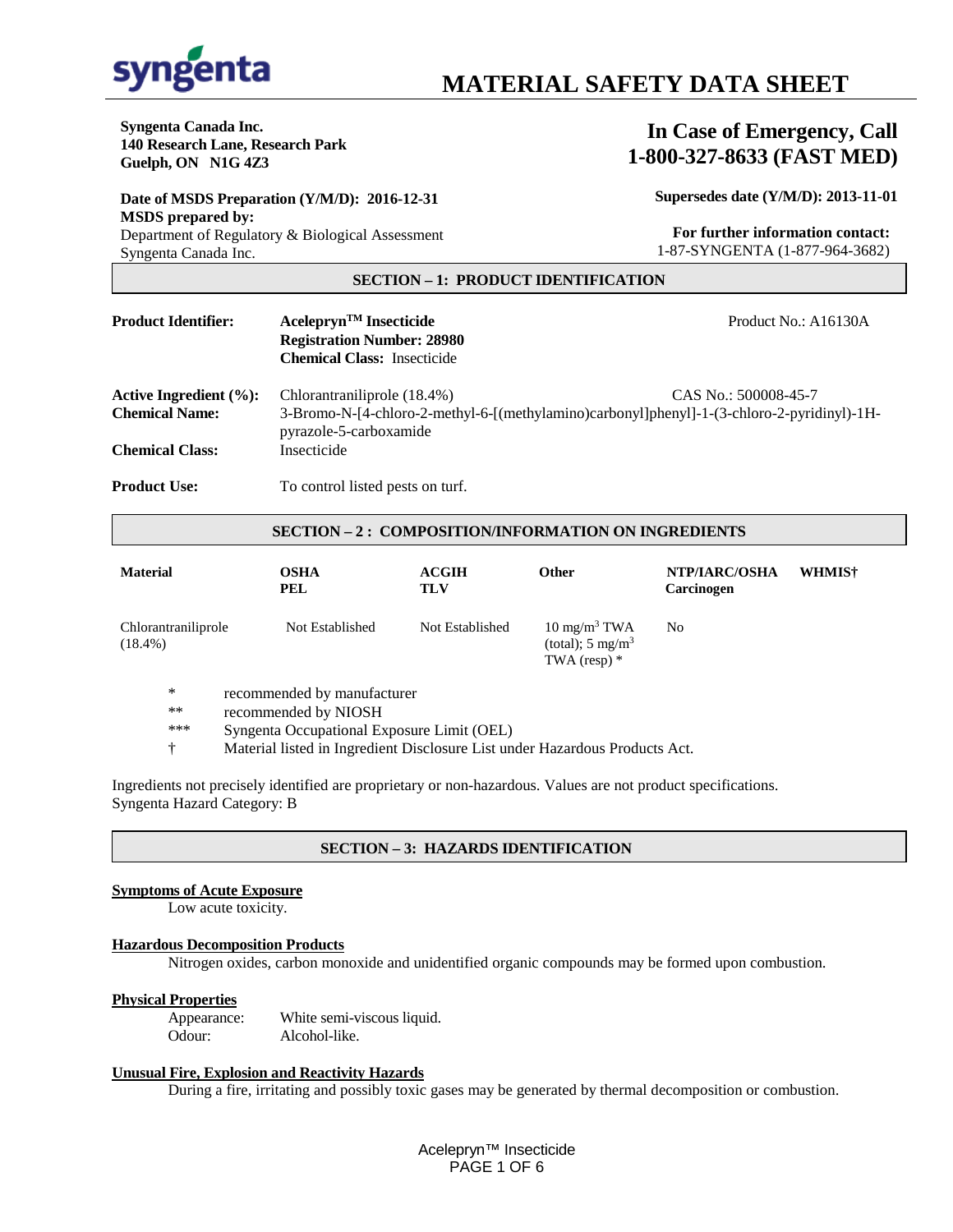#### **Potential Health Effects**

**Relevant routes of exposure:** Skin, eyes, mouth, lungs.

#### **SECTION – 4: FIRST AID MEASURES**

**IF POISONING IS SUSPECTED, immediately contact the poison information centre**, doctor or nearest hospital. Have the product container, label or Material Safety Data Sheet with you when calling Syngenta, a poison control centre or doctor, or going for treatment. Tell the person contacted the complete product name, and the type and amount of exposure. Describe any symptoms and follow the advice given. Call the Syngenta Emergency Line [**1-800-327-8633** (**1-800- FASTMED**)], for further information.

| <b>EYE CONTACT:</b>  | Flush eyes with clean water, holding eyelids apart for a minimum of 15 - 20 minutes. Remove<br>contact lenses, if present, after 5 minutes, then continue rinsing eye. Call Syngenta, a poison<br>control centre or doctor for treatment advice. Obtain medical attention immediately if irritation<br>persists.                                                                                                                                                                 |
|----------------------|----------------------------------------------------------------------------------------------------------------------------------------------------------------------------------------------------------------------------------------------------------------------------------------------------------------------------------------------------------------------------------------------------------------------------------------------------------------------------------|
| <b>SKIN CONTACT:</b> | Immediately remove contaminated clothing and wash skin, hair and fingernails thoroughly with<br>soap and water. Flush skin with running water for a minimum of 15-20 minutes. Obtain medical<br>attention if irritation occurs.                                                                                                                                                                                                                                                  |
| <b>INHALATION:</b>   | Move victim to fresh air. If not breathing, call 911 or an ambulance, then give artificial respiration,<br>preferably mouth-to-mouth, if possible. Call Syngenta, a poison control centre or doctor for<br>treatment advice.                                                                                                                                                                                                                                                     |
| <b>INGESTION:</b>    | If swallowed, immediately contact Syngenta, a poison control centre, doctor or nearest hospital for<br>treatment advice. Have the person sip a glass of water if able to swallow. Do not give anything by<br>mouth to an unconscious person. Do not induce vomiting unless directed by a physician or a<br>poison control centre. If spontaneous vomiting occurs, have victim lean forward with head down to<br>avoid breathing in of vomitus, rinse mouth and administer water. |

#### NOTES TO PHYSICIAN:

There is no specific antidote if this product is ingested. Treat symptomatically.

MEDICAL CONDITIONS KNOWN TO BE AGGRAVATED: None known.

#### **SECTION – 5: FIRE FIGHTING MEASURES**

**Flash point and method:** Not applicable.

**Upper and lower flammable (explosive) limits in air:** Not Applicable.

**Auto-ignition temperature:** Not Available.

**Flammability:** Product is not flammable.

**Hazardous combustion products:** During a fire, irritating and possibly toxic gases may be generated by thermal decomposition or combustion.

**Conditions under which flammability could occur:** Product is not flammable. It is good practice to store the material away from sources of heat such as steam pipes, radiators or heaters.

**Extinguishing media:** Use foam, carbon dioxide, dry powder, halon extinguishant or water fog or mist, (avoid use of water jet). Wear full protective clothing and self-contained breathing apparatus. Evacuate nonessential personnel from the area to prevent human exposure to fire, smoke, fumes or products of combustion. Prevent use of contaminated buildings, area, and equipment until decontaminated. Water runoff can cause environmental damage. Contain run-off water with, for example, temporary earth barriers.

#### **Sensitivity to explosion by mechanical impact:**

**Sensitivity to explosion by static discharge:**

#### **SECTION – 6: ACCIDENTAL RELEASE MEASURES**

**Personal Precautions:** Make sure all personnel involved in the spill cleanup follow good industrial hygiene practices. A small spill can be handled routinely. Wear suitable protective equipment and clothing as described in Section 8 and/or the product label.

**Procedures for dealing with release or spill:** Control the spill at its source. Contain the spill to prevent from spreading or

Acelepryn™ Insecticide PAGE 2 OF 6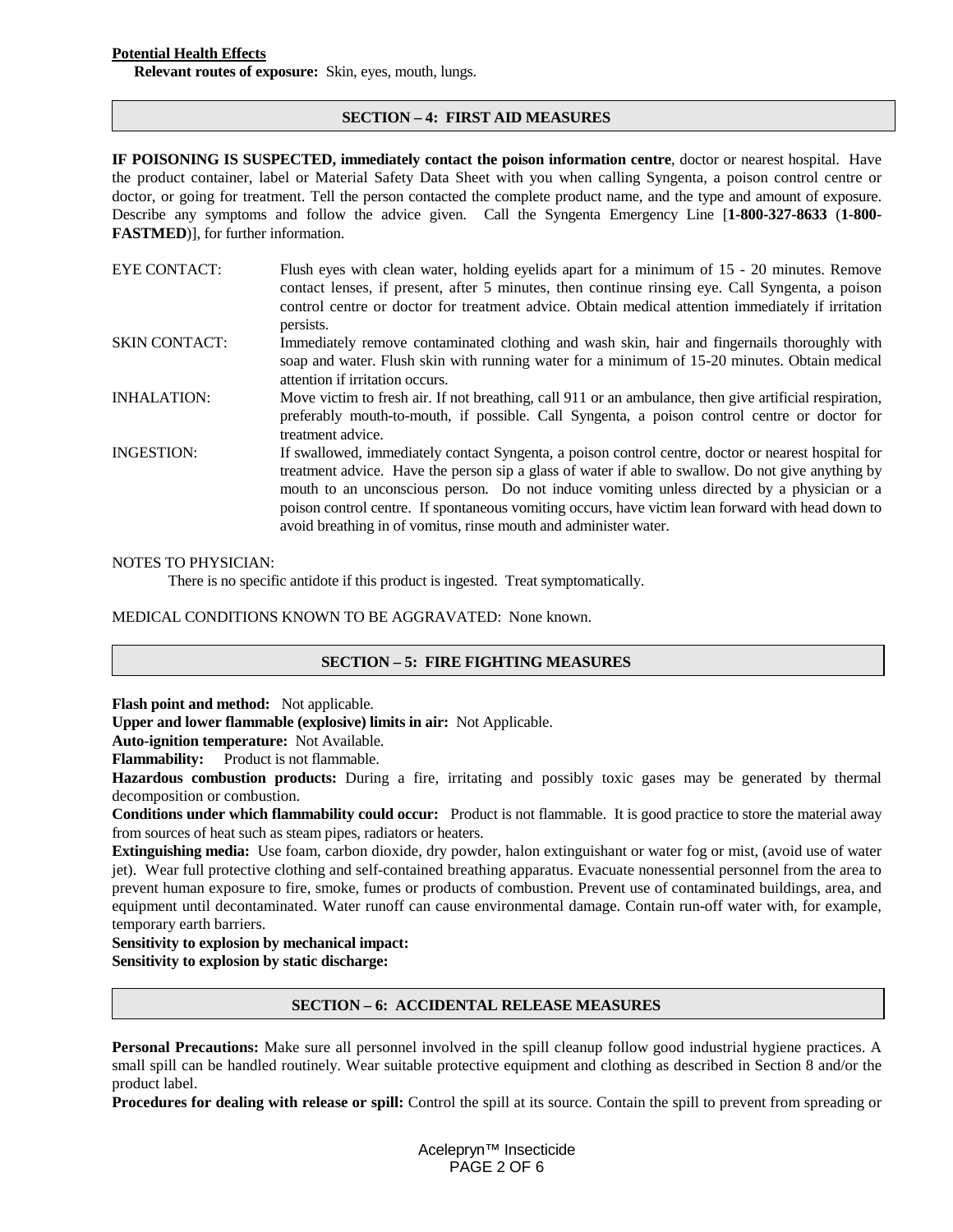contaminating soil or from entering sewage and drainage systems or any body of water. Clean up spills immediately, observing precautions outlined in Sections 7 and 8. Pump or scoop large amounts of liquid into a disposable container. Absorb remaining liquid or smaller spills with clay, sand or vermiculite. Scoop or sweep up material and place into a disposal container. Wash area with detergent and water. Pick up wash liquid with additional absorbent and place into compatible disposal container. On soils, small amounts will naturally decompose. For large amounts, skim off the upper contaminated layer and collect for disposal. Once all material is cleaned up and placed in a disposal container, seal container and arrange for disposal. Spillages or uncontrolled discharges into watercourses must be reported to the appropriate regulatory body.

#### **SECTION – 7: HANDLING AND STORAGE**

**Handling practices:** KEEP OUT OF REACH OF CHILDREN. Prevent eating, drinking, tobacco use, and cosmetic application in areas where there is a potential for exposure to the material. Avoid breathing vapours or spray mist. Wear appropriate protective clothing and equipment (see Section 8). After work, rinse gloves and remove protective equipment, and wash hands thoroughly with soap and water after handling, and before eating, tobacco use, drinking, applying cosmetics or using the toilet. Wash contaminated clothing before re-use and separate from household laundry. Keep containers closed when not in use. Keep product, wash or rinse water, and contaminated materials out of water, and away from access by animals, birds or unauthorized people.

**Appropriate storage practices/requirements:** Store in original container only in a well-ventilated, cool, dry, secure area. Protect from heat, sparks and flame. Keep separate from other products to prevent cross contamination. Store above 0 °C. Rotate stock.

**National Fire Code classification:** Not regulated.

#### **SECTION – 8: EXPOSURE CONTROLS/PERSONAL PROTECTION**

**Applicable control measures, including engineering controls:** This product is intended for use outdoors where engineering controls are not necessary. If necessary, ensure work areas have ventilation, containment, and procedures sufficient to maintain airborne levels below the TLV. Warehouses, production area, parking lots and waste holding facilities must have adequate containment to prevent environmental contamination. Provide separate shower and eating facilities.

#### **THE FOLLOWING RECOMMENDATIONS FOR EXPOSURE CONTROLS/PERSONAL PROTECTION ARE INTENDED FOR THE MANUFACTURE, FORMULATION, PACKAGING AND USE OF THIS PRODUCT.**

#### **CONSULT THE PRODUCT LABEL FOR COMMERCIAL APPLICATIONS AND/OR ON-FARM APPLICATIONS.**

#### **Personal protective equipment for each exposure route:**

General: Avoid breathing dust, vapours or aerosols. Avoid contact with eye, skin and clothing. Wash thoroughly after handling and before eating, drinking, applying cosmetics or handling tobacco.

- INGESTION: Do not eat, drink, handle tobacco, or apply cosmetics in areas where there is a potential for exposure to this material. Always wash thoroughly after handling.
- EYES: Where eye contact is likely, use chemical splash goggles. Facilities storing or utilizing this material should be equipped with an eyewash facility and a safety shower.
- SKIN: Where contact is likely, wear chemical-resistant gloves (such as nitrile or butyl), coveralls, socks and chemical-resistant footwear. For overhead exposure, wear chemical-resistant headgear.

#### INHALATION:

A respirator is not normally required when handling this substance. Use effective engineering controls to comply with occupational exposure limits. In case of emergency spills, use a NIOSH approved respirator with any N, R, P or HE filter.

> Use a self-contained breathing apparatus in cases of emergency spills, when exposure levels are unknown, or under any circumstances where air-purifying respirators may not provide adequate protection..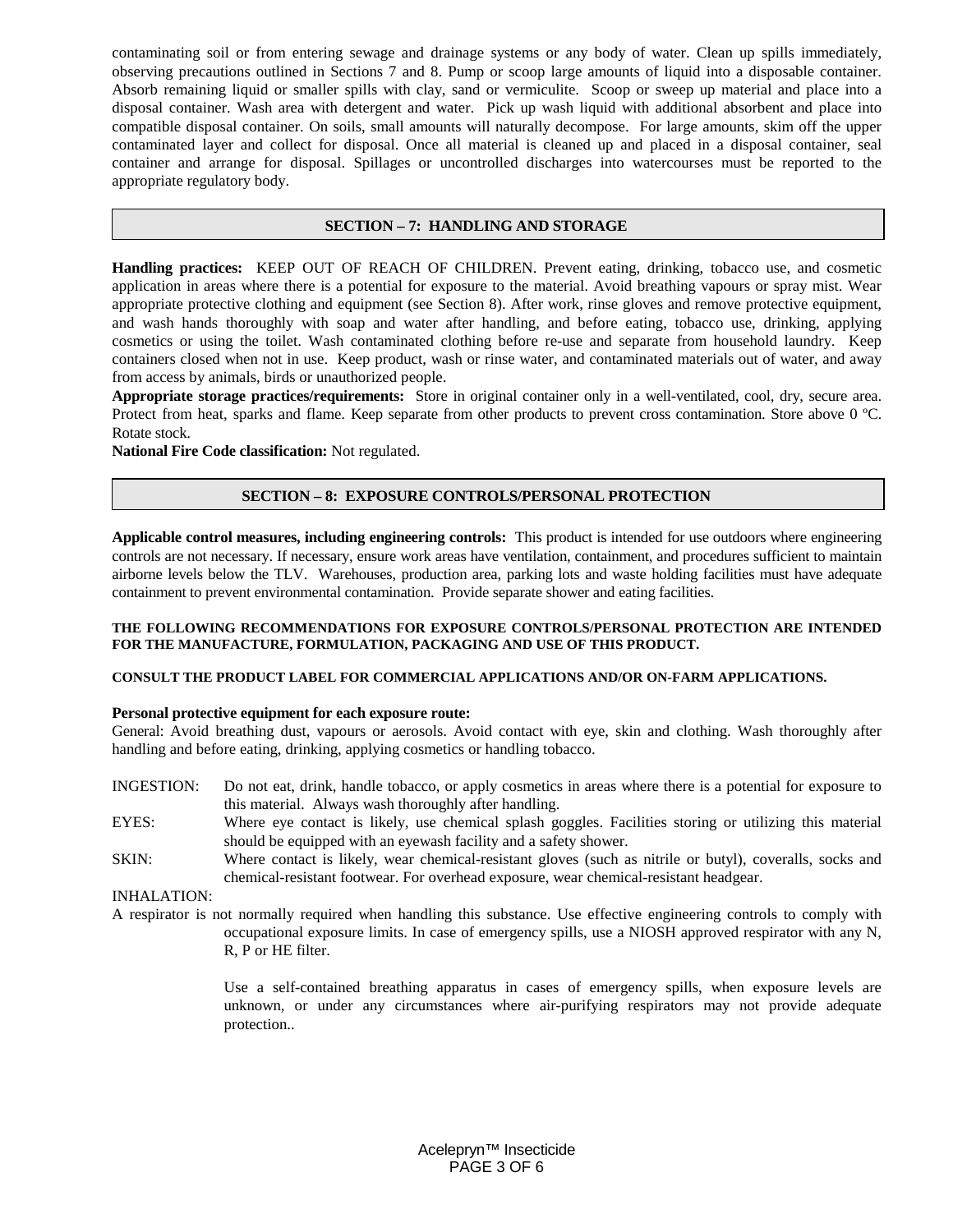#### **SECTION – 9: PHYSICAL AND CHEMICAL PROPERTIES**

**Appearance:** White semi-viscous liquid. **Formulation Type:** Suspension concentrate **Odour:** Alcohol-like. **pH:** 7.8 (1% dilution in water). Vapour pressure and reference temperature:  $4.7 \times 10^{-14}$  mmHg @ 20°C (Chlorantraniliprole technical) **Vapour density:** Not Available. **Boiling point:** Not Available. **Melting point:** Not Available. **Freezing point:** Not Available. **Specific gravity or density:** 1.094 **Evaporation Rate:** Not Available. **Water/oil partition coefficient:** log Kow = 2.8 (Chlorantraniliprole technical) **Odour threshold:** Not Available. **Viscosity:** Not Available. **Solubility in Water:** Chlorantraniliprole: 1.023 mg/l @ 20°C

#### **SECTION – 10: STABILITY AND REACTIVITY**

**Chemical stability:** Stable under normal use and storage conditions. **Conditions to avoid:** Not Available. **Incompatibility with other materials:** Not Available. **Hazardous decomposition products:** Nitrogen oxides, carbon monoxide and unidentified organic compounds may be formed upon combustion. **Hazardous polymerization:** Will not occur.

#### **SECTION – 11: TOXICOLOGICAL INFORMATION**

#### **Acute toxicity/Irritation Studies (Finished Product):**

| Ingestion:                                                         | Oral (LD50 Rat):                                                                                                                                                                                                                          | $> 5,000$ mg/kg body weight                                                                                                                               |  |
|--------------------------------------------------------------------|-------------------------------------------------------------------------------------------------------------------------------------------------------------------------------------------------------------------------------------------|-----------------------------------------------------------------------------------------------------------------------------------------------------------|--|
| Dermal:                                                            | Dermal (LD50 Rat):                                                                                                                                                                                                                        | $> 5,000$ mg/kg body weight                                                                                                                               |  |
| Inhalation:                                                        | Inhalation (LC50 Rat):                                                                                                                                                                                                                    | $>$ 2 mg/l air - 4 hours                                                                                                                                  |  |
| Eye Contact:                                                       | Non-Irritating (Rabbit)                                                                                                                                                                                                                   |                                                                                                                                                           |  |
| <b>Skin Contact:</b>                                               | Non-Irritating (Rabbit)                                                                                                                                                                                                                   |                                                                                                                                                           |  |
| <b>Skin Sensitization:</b>                                         | Not a Sensitizer (Mouse)                                                                                                                                                                                                                  |                                                                                                                                                           |  |
| <b>Reproductive/Developmental Effects</b><br>Chlorantraniliprole:  | Animal testing indicates this material did not have neurological,<br>developmental or reproductive effects. Tests have shown that this material did<br>not cause genetic damage in bacterial or mammalian cell cultures or in<br>animals. |                                                                                                                                                           |  |
| <b>Chronic/Subchronic Toxicity Studies</b><br>Chlorantraniliprole: | study in mice.                                                                                                                                                                                                                            | There were no adverse effects in subchronic feeding studies in rats and dogs.<br>There was a decreased body weight gain at high doses in a 28-day feeding |  |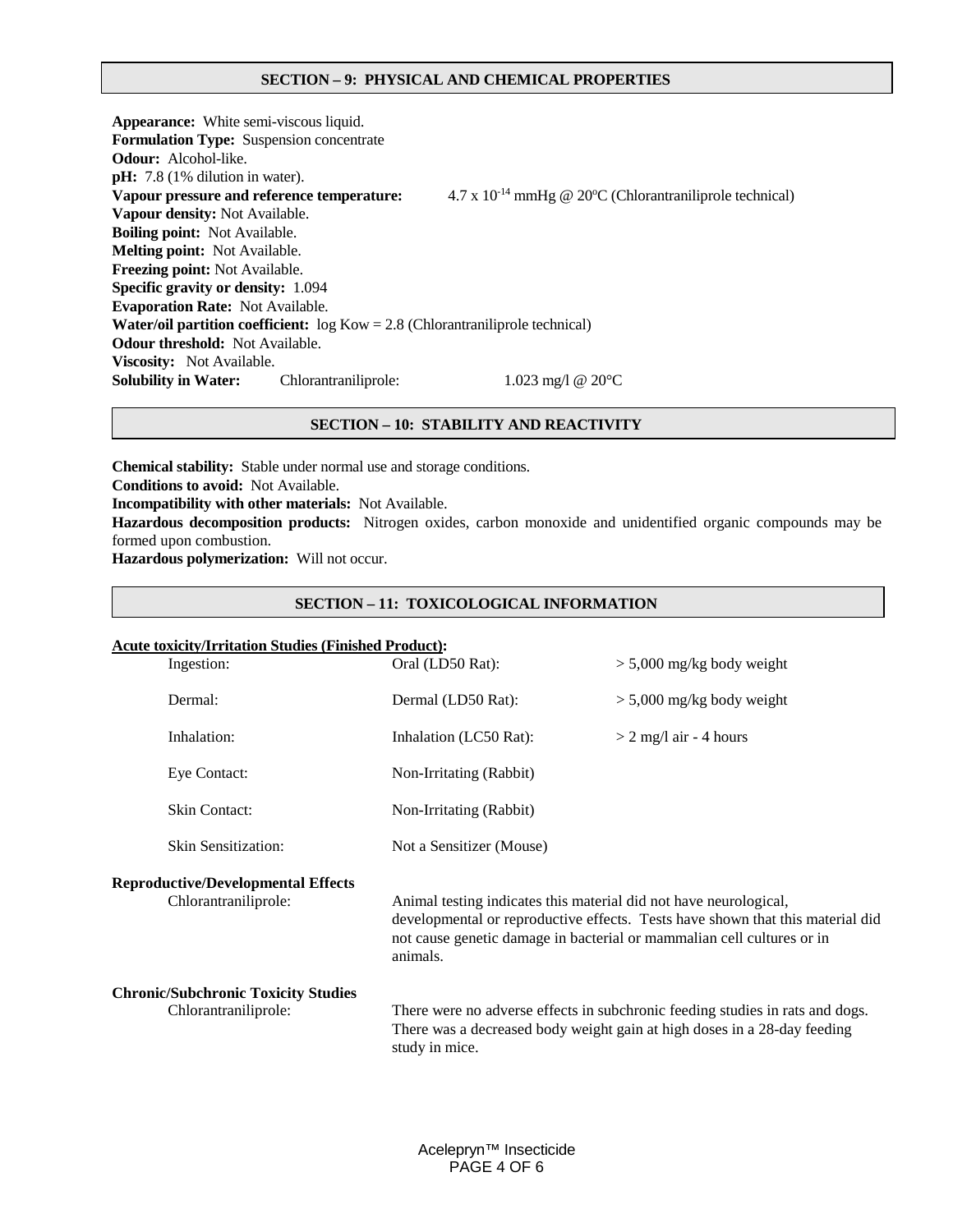**Carcinogenicity**

No animal data are available to define the carcinogenic hazards of this material.

#### **Other Toxicity Information:**

None.

#### **Toxicity of Other Components**

Not Applicable.

#### **Other materials that show synergistic toxic effects together with the product:**

#### **Target Organs**

Active Ingredients Chlorantraniliprole: Not Applicable.

Inert Ingredients Not Applicable.

#### **SECTION – 12: ECOLOGICAL INFORMATION**

#### **Summary of Effects**

#### **Eco-Acute Toxicity**

Chlorantraniliprole:

Invertebrate (Water Flea) 48-hour EC<sub>50</sub> 0.0116 ppm Fish (Rainbow Trout) 96-hour NOEC 13.8 ppm Bird (5-day dietary – Mallard Duck)  $LD_{50}$  > 5,620 ppm

#### **Environmental Fate**

The active ingredient chlorantraniliprole is not readily biodegradable and is moderately mobile in soil.

#### **SECTION – 13: DISPOSAL CONSIDERATIONS**

**Waste disposal information:** Do not reuse empty containers unless they are specifically designed to be re-filled. Empty container retains product residue. Dispose of empty containers in accordance with local regulations. Consult provincial environment ministry for advice on waste disposal. Industrial/commercial waste may be handled at licensed facilities only. Waste shipments must be securely packaged and properly labelled. Only licensed carriers may be used, and proper documents must accompany the shipment.

#### **SECTION – 14 : TRANSPORT INFORMATION**

#### **Shipping information such as shipping classification:**

TRANSPORTATION OF DANGEROUS GOODS CLASSIFICATION - ROAD/RAIL NOT regulated

#### **SECTION – 15: REGULATORY INFORMATION**

#### **WHMIS classification for product:**

This MSDS has been prepared in accordance with WHMIS requirements, but the data are presented under 16 headings.

Other regulations; restrictions and prohibitions

Pest Control Products (PCP) Act Registration No.: 28980

Acelepryn™ Insecticide PAGE 5 OF 6